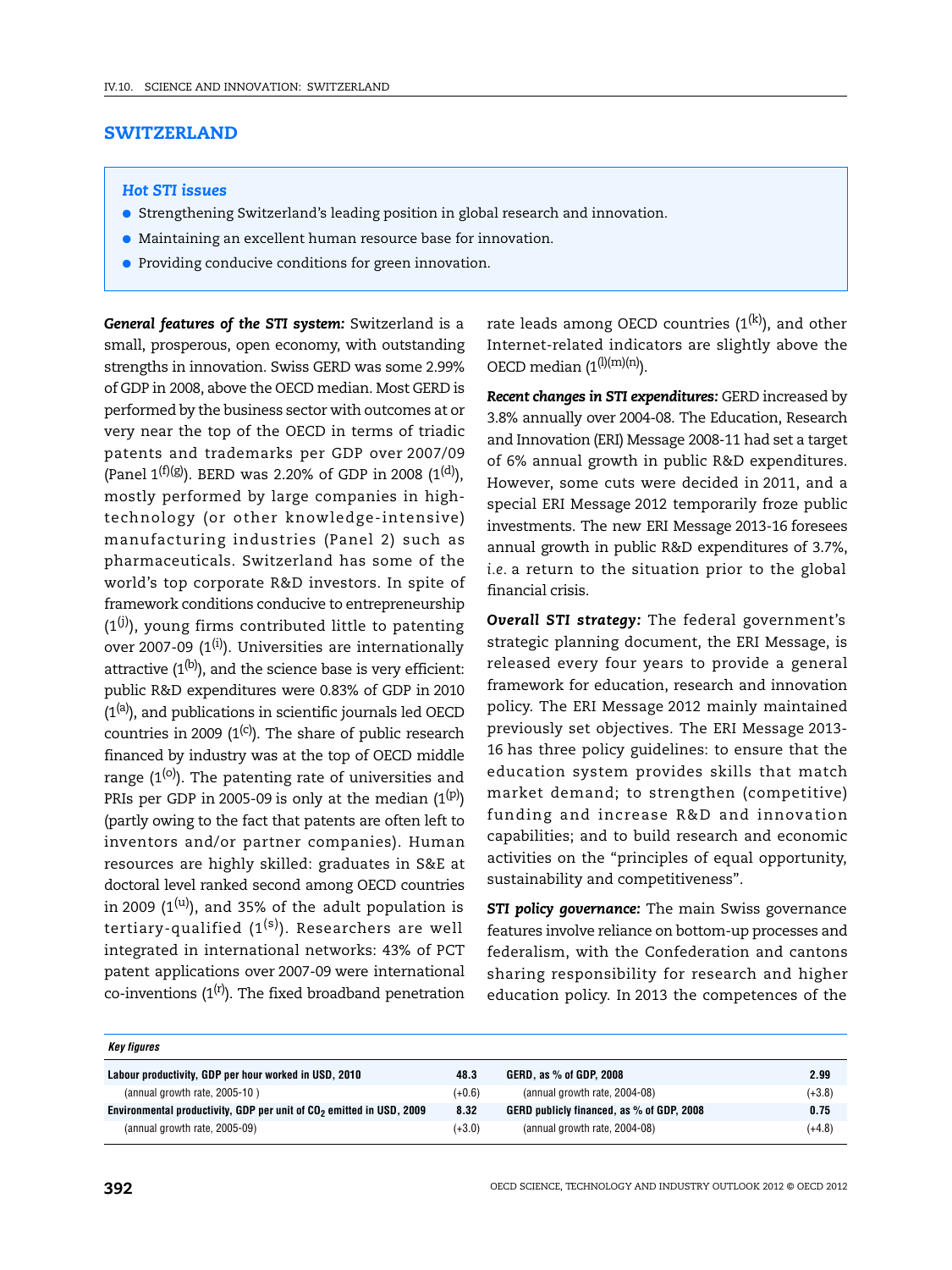

## Figure 10.40. **Science and innovation in Switzerland**

**Panel 1. Comparative performance of national science and innovation systems, 2011**

*Note:* Normalised index of performance relative to the median values in the OECD area (Index median = 100).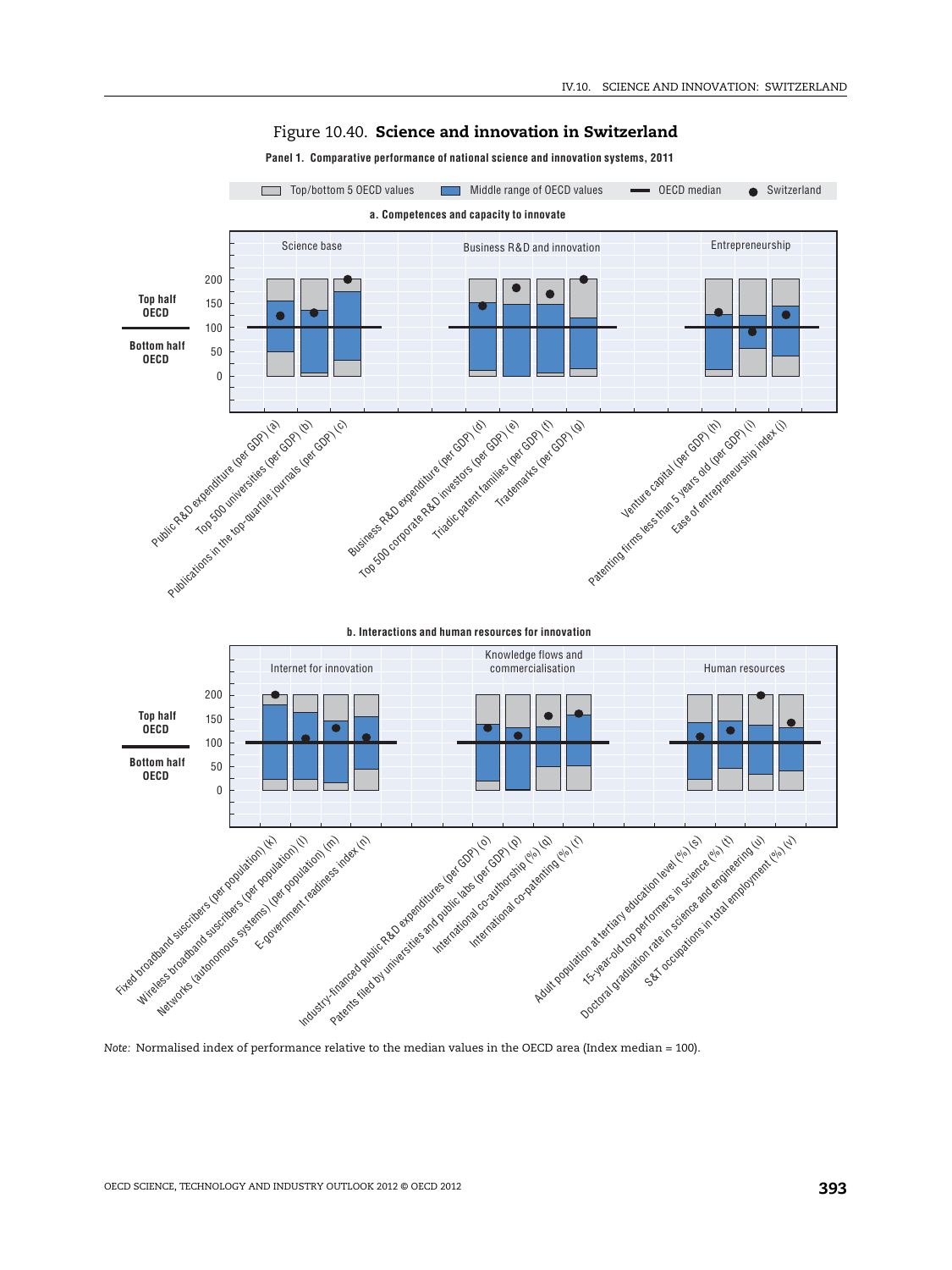Federal Department of Economic Affairs will be expanded to include education, research and innovation. The Commission for Technology and Innovation (CTI) became an independent decisionmaking body within the federal administration.

*Science base:* Public research funding mechanisms have changed following reforms of the Swiss National Science Foundation (SNSF), the main basic research funding agency. Since 2009, overhead costs are paid to institutions hosting funded research projects. Selection procedures have moved towards harmonisation of processes, better provision of information to applicants, the creation of expert panels, and the launch of an electronic application procedure.

*Business R&D and innovation:* A large part of the business sector engages in R&D and innovation although Switzerland is among the OECD countries with the smallest share of BERD financed by government (Panel 4). Switzerland traditionally refrains from granting R&D subsidies to business firms. CTI, the main Swiss innovation promotion agency, supports market-oriented R&D projects, development of start-up companies and knowledge and technology transfer in various other ways.

*ICT and scientific infrastructures:* The Swiss innovation system benefits from modern, highquality research infrastructures. In addition to the action lines dedicated to their development in the latest ERI Messages, the State Secretariat for Research and Education issued a roadmap for research infrastructures, the CH-Roadmap, in 2011. It maps planned investment in strategic areas and includes proposals for participation in international research infrastructures.

*Knowledge flows and commercialisation:* CTI aims at encouraging higher education and PRIs to collaborate with business. Most of its programmes provide support rather than funding. They include CTI Start-Up (mentoring and networking services for young entrepreneurs), CTI Invest (a venture platform), Venturelab (diffusion of entrepreneurship skills), or Diversity@CTI (promotion of female entrepreneurs). As part of the 2009 stimulus package, CTI also provides SMEs without their own R&D personnel with an innovation cheque to purchase services at universities or PRIs.

*Globalisation:* Swiss research and innovation has strong international links  $(1^{(q)(r)})$  and favourable framework conditions for attracting FDI and human resources both in businesses and universities. Swiss multinationals are closely linked to global research and innovation hubs. A federal strategy for the internationalisation of education, research and innovation was adopted in 2010. In addition to bilateral research agreements or cross-border cooperation (*e.g.* the Lead-Agency process with Germany, Austria and Luxembourg to co-ordinate funding decisions), the Confederation participates in EU programmes ( *e.g.* Research Framework Programme FP, COST, EUREKA and the Lifelong Learning Programme since 2011), including those targeting student and researcher mobility.

*Human resources:* The current strategy specifically addresses education issues to strengthen the provision of high-level skills to match market needs. In 2011 the FDEA launched the Specialists Initiative to curb the growing scarcity of this category of human resources through increased labour market participation and access to advanced qualifications. A major issue for the Swiss education system is the compartmentalisation of its different education institutions, which affects internal mobility and access to higher education. The 2011 *Law for the Support and Co-ordination of Universities* aims to improve co-ordination between the Confederation and cantons, which are responsible for the quality and permeability of the higher education system. It also introduced an independent accreditation agency. Moreover, most cantons have postponed tracking of pupils to age 13.

*Green innovation:* The Federal Council decided to phase out nuclear energy production and emphasised, in its Energy Strategy 2050, energy efficiency and the expansion of hydropower and new renewable energy. The Cleantech Masterplan provides a framework (but no funding) for joint actions (including R&D and knowledge transfer) by stakeholders in order to improve resource efficiency and the development of renewable energy.